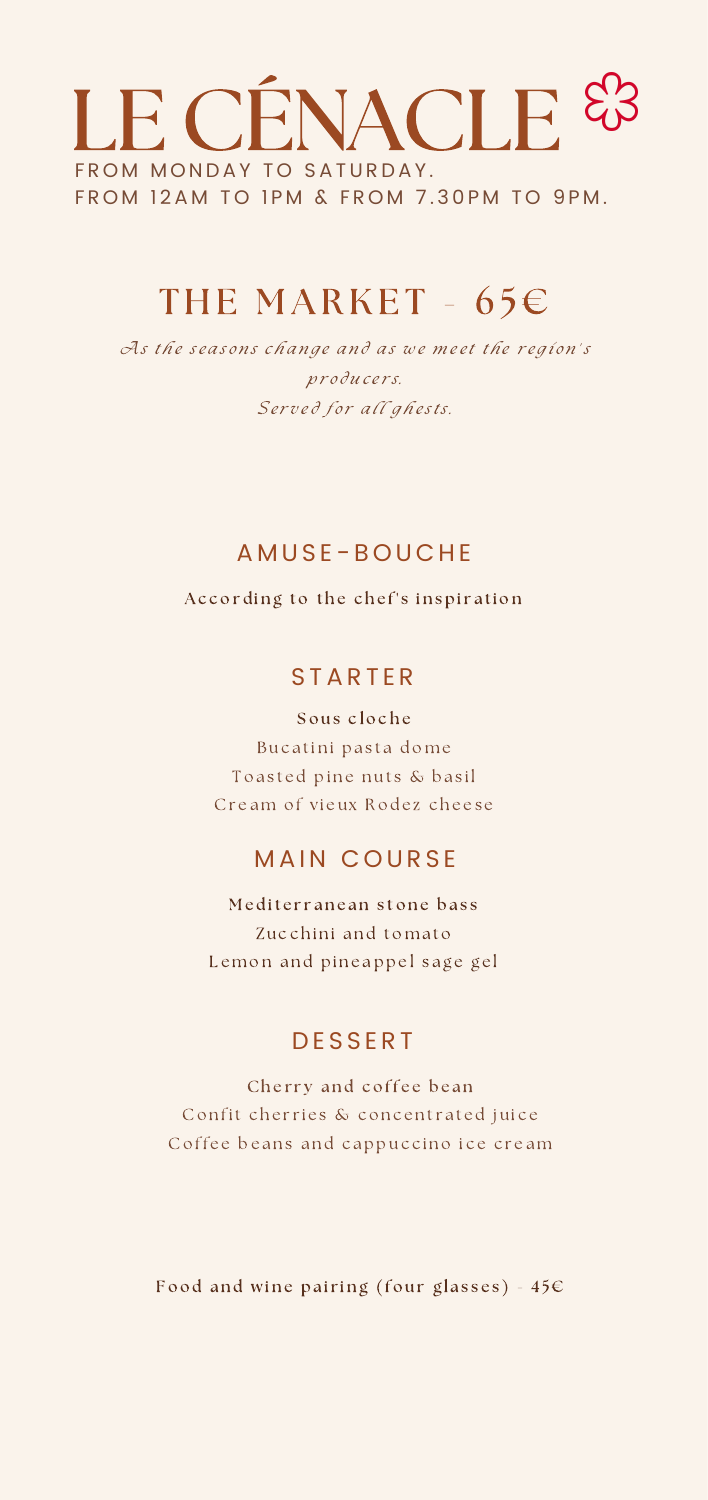# CÉNACLE FROM 7.30PM TO 9PM. FROM MONDAY TO SATURDAY.

### THE SIGNATURE - 99€

The emblematic dishes of the Cenacle over the years. Served for all ghests.

#### A M US E - B O U C HE

According to the chef's inspiration

#### **STARTER**

a c k e r e l & r e d p e p p e r a ckerel  $\infty$  red peppe<br>mocked and grilled I Ink squid crisp Tomato ice cream

#### **FISH**

e diterranean Red tuna semi-cooked  $\mathfrak{a}$ terranean Red tuna semi-cool.<br>ggplant Millefeuille & rillettes  $\frac{0}{2}$ Tomato and verbena foam

#### M EAT

Loin of pork from Monts Lagast Loin or pork from Monts Lagast<br>accheri pasta stuffed with morels  $\mathcal{C}$ Pork and summer truffle juice

#### **CHEESES**

Cheeses Trolley Matured by Sena in Les Carmes

### **DESSERT**

ricot from Le Lot poached and confit RRaspberry sorbet & jam Light foa[m](https://www.linguee.fr/anglais-francais/traduction/raspberry.html), transparent crisp

Food and wine pairing (four glasses)  $-45\varepsilon$